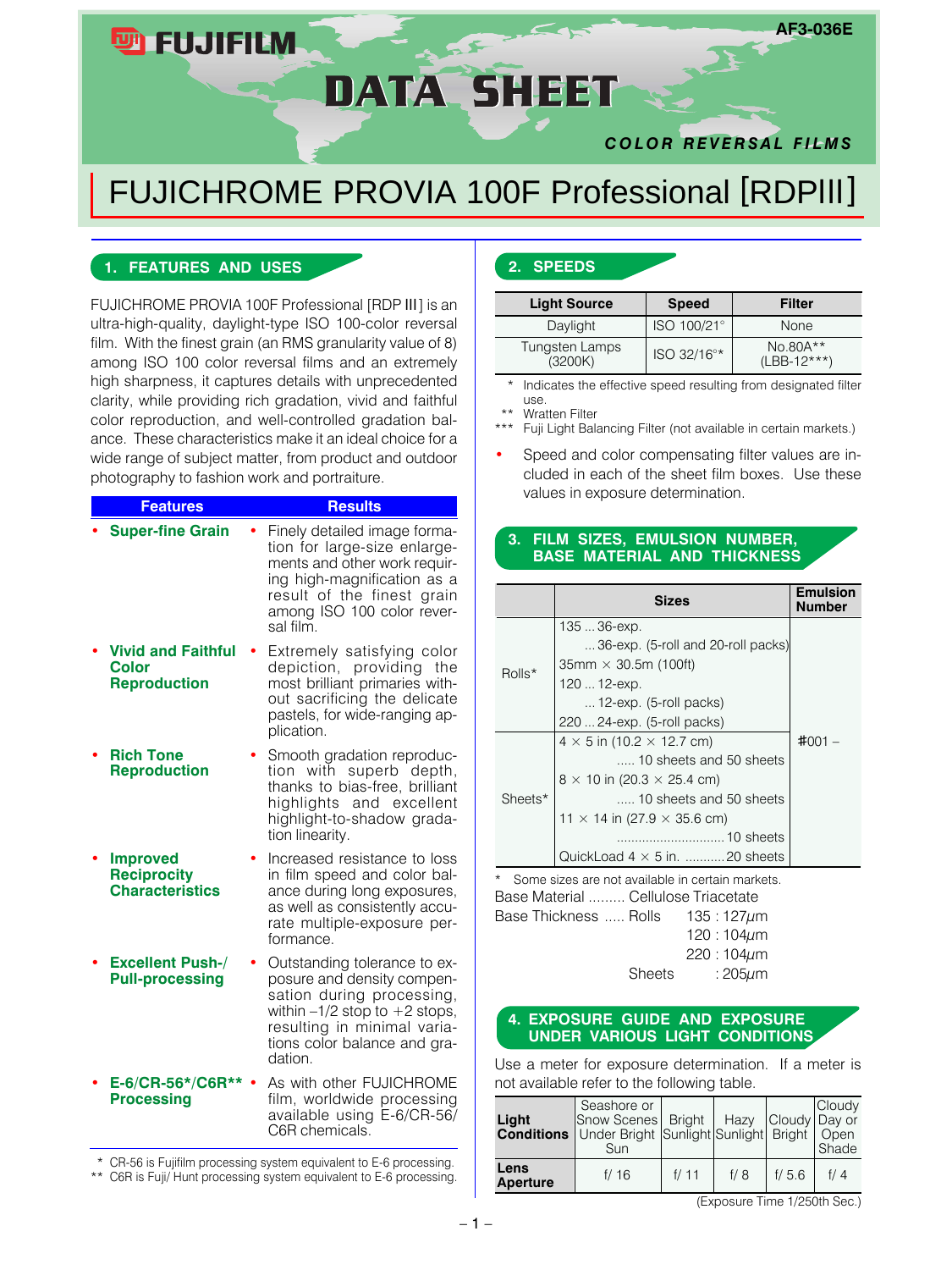#### **NOTES**

- The foregoing settings are for 2 hours after sunrise and 2 hours before sunset.
- Provide lens opening 1/2 stop smaller during the summer and 1/2 stop larger during the winter.
- Excessively bright (or dark) or backlit subjects may require plus or minus 1 stop lens opening adjustments.

#### **Daylight**

Under daylight conditions, color balancing filters are not necessary, but the following exposure conditions may require the indicated filters.

| <b>Subject Conditions</b>                                                                          | <b>Filter</b>                                         | <b>Exposure</b><br>Correction |
|----------------------------------------------------------------------------------------------------|-------------------------------------------------------|-------------------------------|
| Fair weather open shade and shaded<br>landscapes.                                                  |                                                       |                               |
| Bright distant scenes, snow land-<br>scapes, seaside scenes, aerial<br>scenes and open landscapes. | <b>UV Filter</b><br>$No.2C*$<br>(SC-39 or<br>SC-40)** | <b>None</b>                   |
| Close-ups of plants and subjects hav-<br>ing bright colors.                                        |                                                       |                               |

Excessively high or low subject color temperatures may require the following filter

additions and exposure corrections.

| <b>Subject Conditions</b>                                                                                 | <b>Filter</b>                                                  | <b>Exposure</b><br>Correction   |
|-----------------------------------------------------------------------------------------------------------|----------------------------------------------------------------|---------------------------------|
| High Color Temperature:<br>Cloudy weather landscapes or por-<br>traits under clear weather open<br>shade. | $No.81A*$<br>$(LBA-2)***$                                      | $+1/3$<br>stop****              |
| Low Color Temperature :<br>Morning and evening twilight scenes<br>and portraits.                          | INo.82A* orl<br>No.82C*<br>(LBB-2 or<br>$LBB-4$ <sup>***</sup> | $+1/3$ to<br>$+2/3$<br>stop**** |

\* Wratten Filters

\*\* Fuji Sharp-cut Filter

\*\*\* Fuji Light Balancing Filter (not available in certain markets.) \*\*\*\*  $*+$ <sup>n</sup>= Lens opening

#### **Electronic Flash**

- Electronic flash produces light similar to daylight, so filters are not needed. However, the possibility of undesirable effects on color balance, due to various factors (differences in equipment, amount of use, etc.) should be taken into consideration and test exposure made.
- The use of a flash meter is advisable, but the following formula can also be used to obtain satisfactory lens opening.

ISO 100 Electronic Flash Guide Number <sup>=</sup> Electronic Flash-to-Subject Distance (meters or feet) Lens Aperture (f-number)

Set the film speed at ISO 100. Since the amount of light reflected onto the subject from surrounding surfaces will differ with the conditions, refer to flash unit instructions.

#### **Daylight Photoflood / Photo-Reflector Lamps**

Daylight-type photoflood or photo-reflector lamp

output tends to be lower than that indicated by an exposure meter, so it is advisable to compensate for this by increasing exposure time or the lens opening. Whenever possible, test exposures are recommended.

Other factors requiring consideration when determining the exposure time, are lamp configuration, use duration and line voltage, as they may affect lamp output and color balance.

#### **Fluorescent Lamps**

- The use of the following combinations of color compensating filters is advisable when photographing under fluorescent lighting.
- For exacting work, however, test exposures are recommended because lamp make and age may affect light output and color balance.

| <b>Fluorescent</b><br><b>Lamp Type</b>                | White<br>(W) |                    | (CW)      | Daylight Cool White Warm White<br>(WW) |  |
|-------------------------------------------------------|--------------|--------------------|-----------|----------------------------------------|--|
| Color Compen- $_{25M+20B}$ 30R+10M<br>sating Filters* |              |                    | 35M       | No.80B<br>$+15M+10R$                   |  |
| <b>Exposure</b><br>Corrections**                      |              | l+1 stop   +1 stop | $+1$ stop | $+2 \frac{1}{3}$ stops                 |  |

(Exposure Time : 1/4 second)

\* Wratten Color Compensating Filters (or Fuji CC Filters) recommended.

\* Exposure correction values include filter exposure factors. These values are added to unfiltered exposure meter readings.  $*+$ " followed by number = required increase in lens opening.

#### **NOTES**

- Use 1/30 or slower shutter speeds.
- For shutter speeds longer than 128 seconds, exposure adjustments will be necessary to compensate for reciprocity failure.

#### **Tungsten Lamps**

- A Wratten Filter No.80A (or Fuji Light Balancing Filter LBB-12) is recommended along with a 1 $2/3$  lens stop increase, when using 3200K tungsten lighting.
- If household tungsten lighting (room lamps, etc.) constitutes the main source of illumination, in addition to the above filter a Wratten filter No.82A (or Fuji Light Balancing Filter LBB-2) is required, plus an aperture increase of 1/3 stop (total 2 stops).

#### **Mixed Light Lamps**

Under mixed light conditions, derive the basic filter configuration to suit the main light source. In the case of cameras with TTL metering, there is no need for additional exposure compensation for any CC filter(s) used.

#### **5. LONG AND MULTIPLE EXPOSURE COMPENSATION**

No exposure correction or color balance compensation is required for exposures within a 1/4000 to 128 seconds shutter speed range. However, for exposures of 128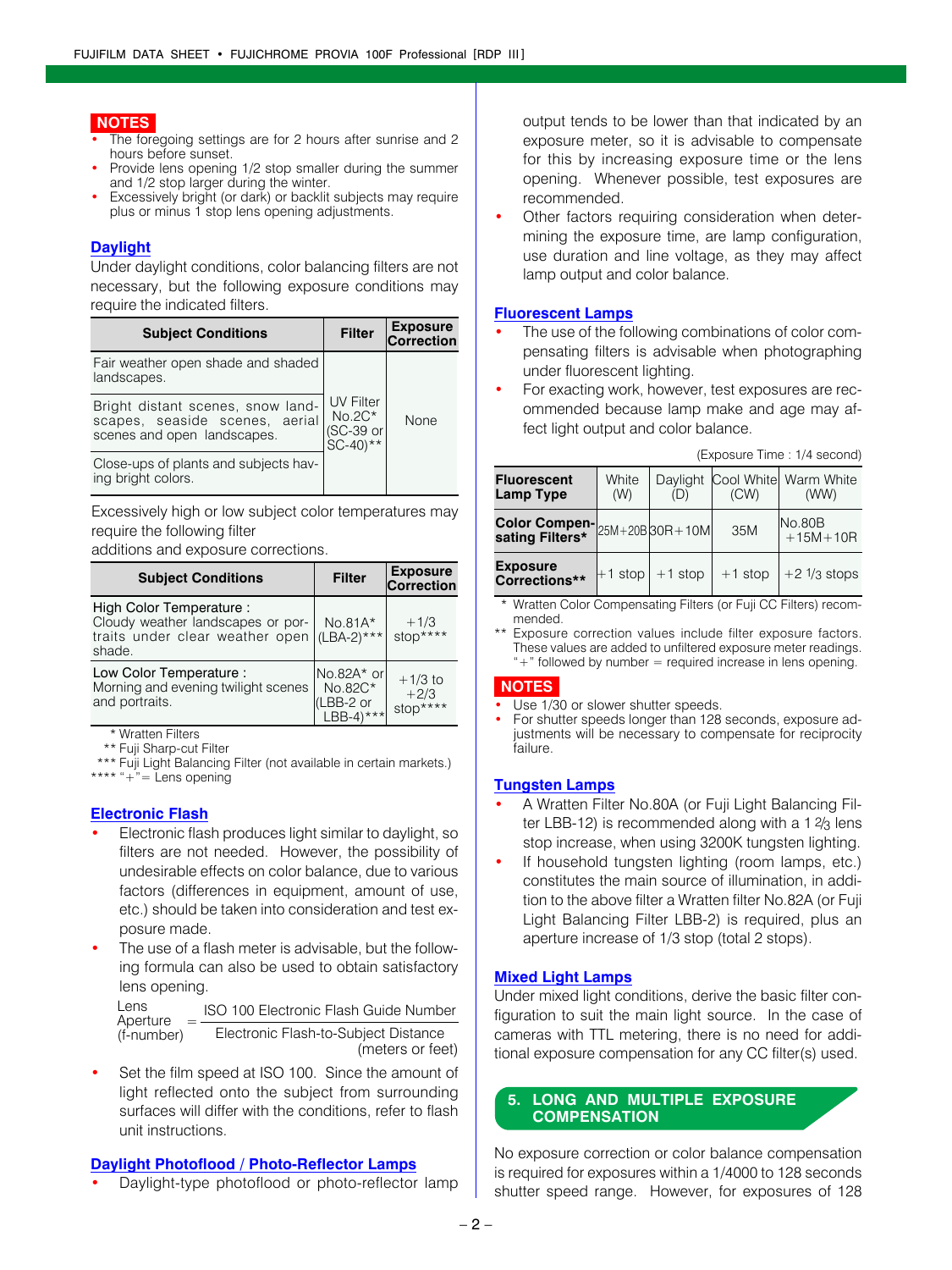seconds or longer, reciprocity-failure related color balance and exposure compensations are required.

|                                       | <b>Exposure time</b> $ 1/4000 - 128 \text{ sec.} $ | 4 min.      | 8 min.     |
|---------------------------------------|----------------------------------------------------|-------------|------------|
| <b>Color Compen-</b><br>sating Filter | None                                               | 2.5G        | Not Recom- |
| <b>Exposure</b><br>Corrections*       |                                                    | $+1/3$ stop | mended     |

\* Exposure correction values include filter exposure factors. These values are added to unfiltered exposure meter readings.  $*+$ " followed by number = required increase in lens opening.

#### **Multiple Exposures**

No exposure correction or color balance compensation is required for up to eight consecutive multiple exposures using an electronic flash.

#### **6. EXPOSURE PRECAUTIONS**

With artificial light, such as electronic flash, photoflood, fluorescent, tungsten, mercury vapor, etc., the lamp output and color temperature may be affected by such factors as make, age of equipment and line voltage. Reflectors and diffusers can also influence light intensity and color temperature.

#### **7. FILM HANDLING**

- Expose film before the expiration date indicated on the film package and process promptly after exposure.
- When loading and unloading roll film, avoid direct sunlight. If there is no shade, turning one's back toward the sun will shade the film.
- Handle sheet film in total darkness and do not touch emulsion surfaces. (The use of a safelight will cause fogging.)
- X-ray equipment, used to inspect carry-on baggage at airport terminals can cause film fogging, so both exposed and unexposed films should be removed for manual inspection.
- Film fogging may occur near X-ray equipment in hospitals, factories, laboratories and other locations. Always keep film away from possible sources of radiation.

#### **8. FILM STORAGE**

#### **Unprocessed Film**

 $\mathsf{l}$ ₹  $\mathsf{l}$  $\mathsf{I}$ 

Storing exposed or unexposed film under high temperature and humidity conditions will cause adverse speed, color balance and physical property changes. Store film under the following conditions. OShort-to-medium term Storage:  $\mathsf{l}$ 

Below 15°C (59°F) ..................(Refrigerator) OLong-term Storage: Below 0°C (32°F) ........................... (Freezer)

- Building material, finishes used on newly manufactured furniture, paints and bonding agents may produce gases which affect photographic film. Do not store film, lightproof boxes of film, loaded cameras or film holders under these conditions.
- Before use, allow films to stand at room temperature: over 3 hours for refrigerated film, and over 6 hours for frozen film. Long rolls such as 100 feet (30.5m) will require additional time. Opening the package/box while film is cold may cause harmful condensation.

#### **Processed Film**

- Exposure to light, high temperature and humidity can cause color changes in processed films. Therefore, place such films in mounts or sleeves and store in dark, dry, cool and well ventilated locations under the following conditions.
	- OMedium-term Storage: Below 25°C (77°F) at 30 to 60% RH OLong-term Storage: Below 10°C (50°F) at 30 to 50% RH  $\overline{\phantom{a}}$  $\overline{\phantom{a}}$ ₹  $\mathsf{l}$  $\mathsf{I}$

#### **NOTE**

As with all color dyes, those used in this film will discolor or fade with time.

#### **9. PROCESSING**

This film is designed for processing in Kodak Process E-6, Fujifilm Process CR-56, or Fuji Hunt Process C6R, etc.

#### **10. VIEWING LIGHT SOURCES**

Use a standard viewer. Visual responses will differ with light source quality and brightness. Therefore, employ a viewer which meets the ISO/ANSI standard.

The ISO standard (ISO/DP3664-2) specifies an illuminated viewer surface with a color temperature derived from a CIE illuminant  $D_{50}$  (D:Daylight) with a reciprocal color temperature of 5000K, an average brightness of 1400cd/m<sup>2</sup>}300cd/m<sup>2</sup>, a brightness uniformity of more than 75%, a light diffusion level of more than 90% and an average color rendition assessment value of more than Ra90. Transparency viewers should meet these standards.

#### **11. PRINTS AND DUPLICATES**

Processed transparencies can be made into prints on FUJICHROME papers or FUJICOLOR INTERNEGATIVE FILM IT-N, thus greatly increasing RDP  $III$ 's versatility. High-quality duplicates can be made on FUJICHROME DUPLICATING FILM CDU TYPE II (CDU II).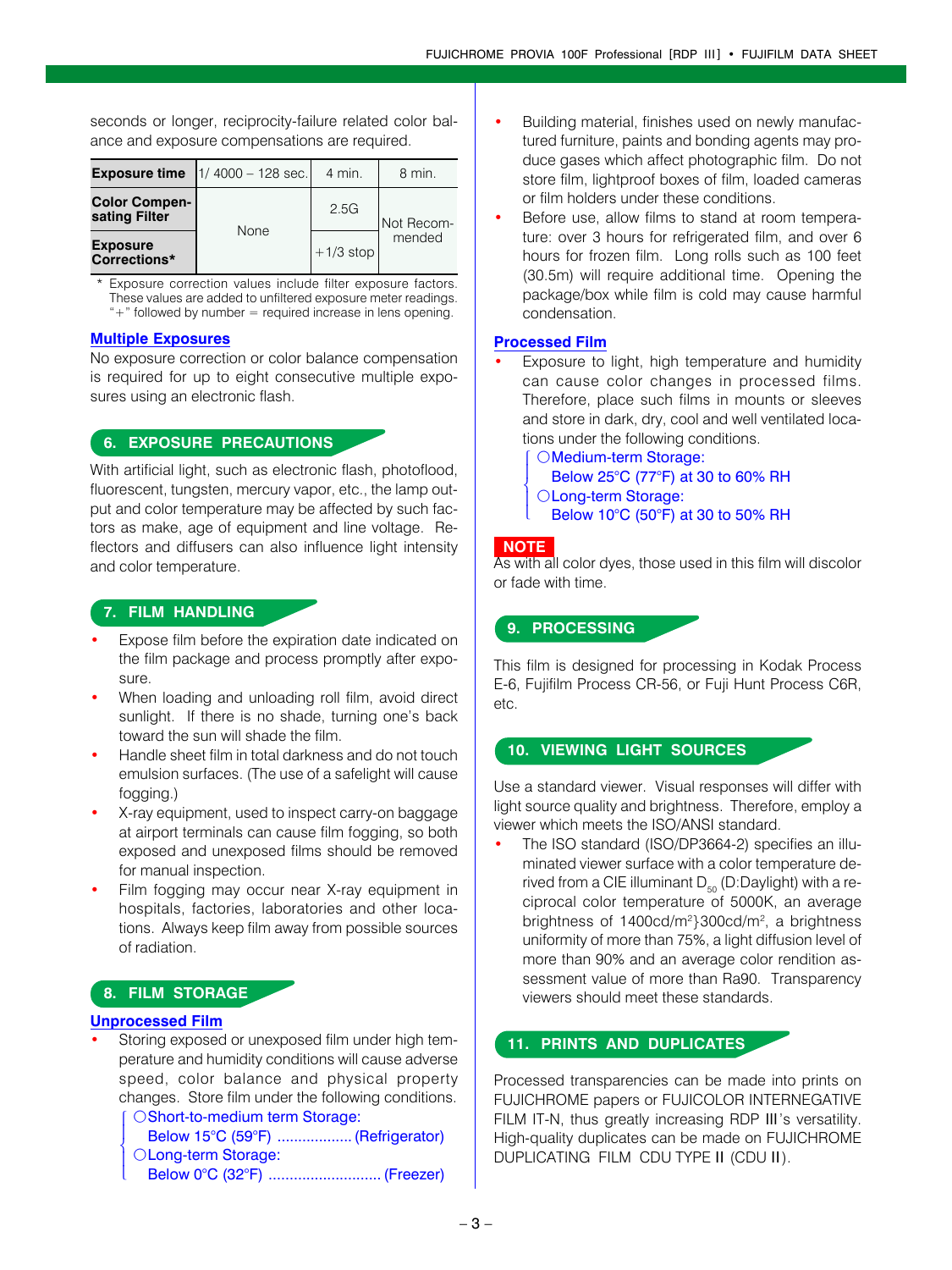#### **12. RETOUCHING**

Changes in density and color balance can be made by using readily available retouching dyes and bleaching chemicals.

#### **13. SHEET FILM CODE NOTCHING**

A notch identifying this emulsion type is located in the upper right-hand corner when the emulsion surface is facing toward you. The same notch is provided for QuickLoad type films.

Emulsion side



**ï 120 Size**



**ï 220 Size**

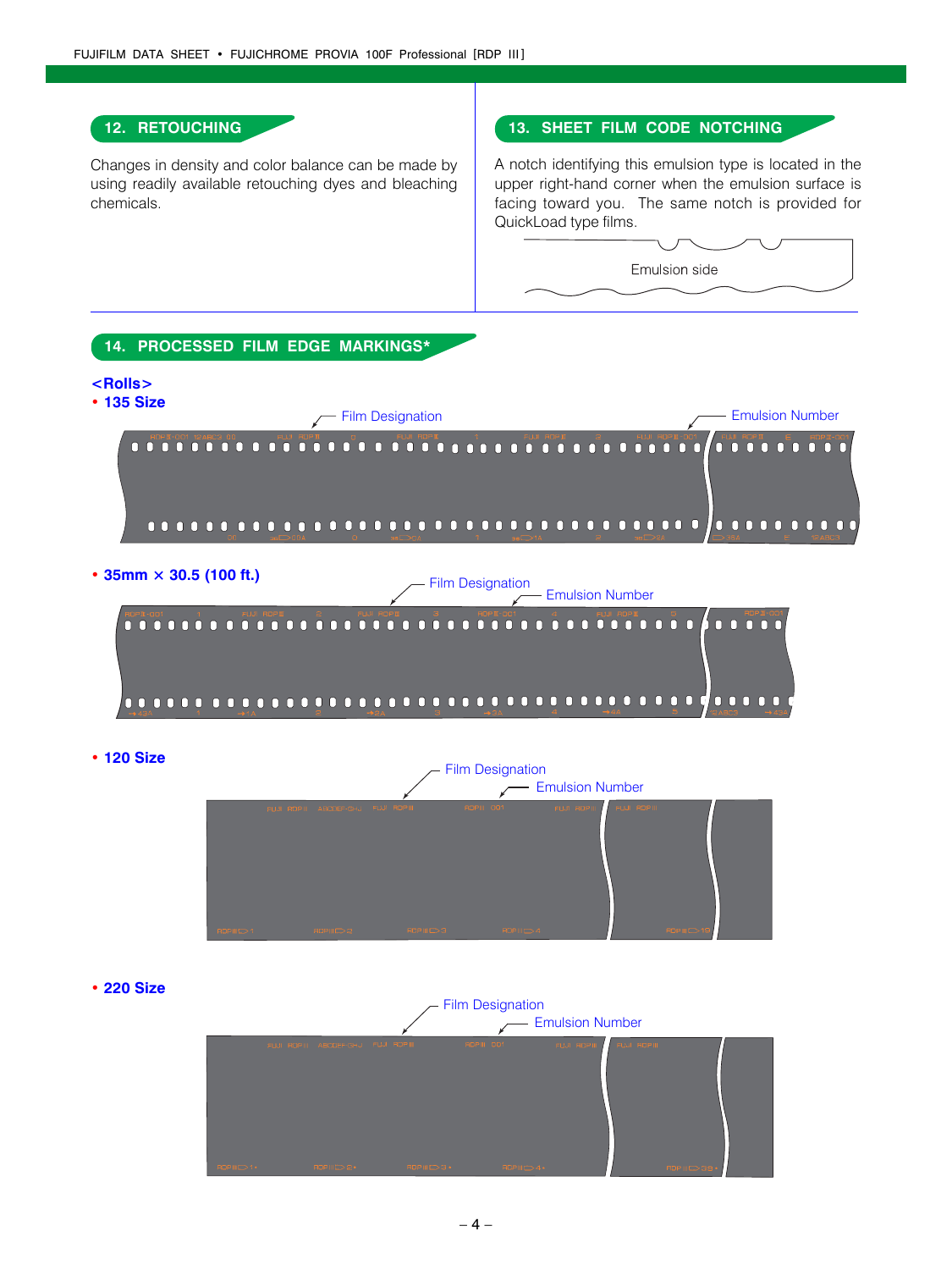#### **< Sheets >**

**ï Standard Sheet Film**



#### **ï QuickLoad**



\* The emulsion is on the opposite side. (Base side facing you)

#### **15. FILM STRUCTURE**

|                                                                                        | <b>Before</b><br><b>Processing</b>                    | <b>After</b><br><b>Processing</b> |                                                                                   |
|----------------------------------------------------------------------------------------|-------------------------------------------------------|-----------------------------------|-----------------------------------------------------------------------------------|
| Protective Layer-                                                                      |                                                       |                                   |                                                                                   |
| <b>Blue Sensitive Layer</b><br>containing Yellow Coupler<br>Yellow Filter Layer* _____ | 040 A00 400 0400 040 040 A0<br>1990 A POA 0 A00 ADA O |                                   | Yellow Positive Image                                                             |
| Interiayer<br>Green Sensitive Layer<br>containing Magenta Coupler<br>Interlayer        | <u> १२९६९ १९९९ पुरुष्ठ पुरुष</u>                      |                                   | Magenta Positive Image                                                            |
| Red Sensitive Layer<br>containing Cyan Coupler<br>Interlayer _________                 | <u> १९६६ २५ % १९४६</u><br>280200 300 0408 0404        |                                   | Cyan Positive Image                                                               |
| Antihalation Layer*<br>Safety Film Base                                                |                                                       |                                   | $\triangle$ : Silver Halide<br>Coupler<br>$\blacksquare$ : Processing-induced Dye |
| Backing Layer**                                                                        |                                                       |                                   |                                                                                   |

\* These layers become colorless and transparent after processing.

\*\* The backing layer is colorless and transparent both before and after processing, but it is not provided with 135 size film.

#### **16. DIFFUSE RMS GRANULARITY VALUE** ............. **8**

Micro-densitometer Measurement Aperture: 48  $\mu$ m in diameter. Sample Density: 1.0 above minimum density.